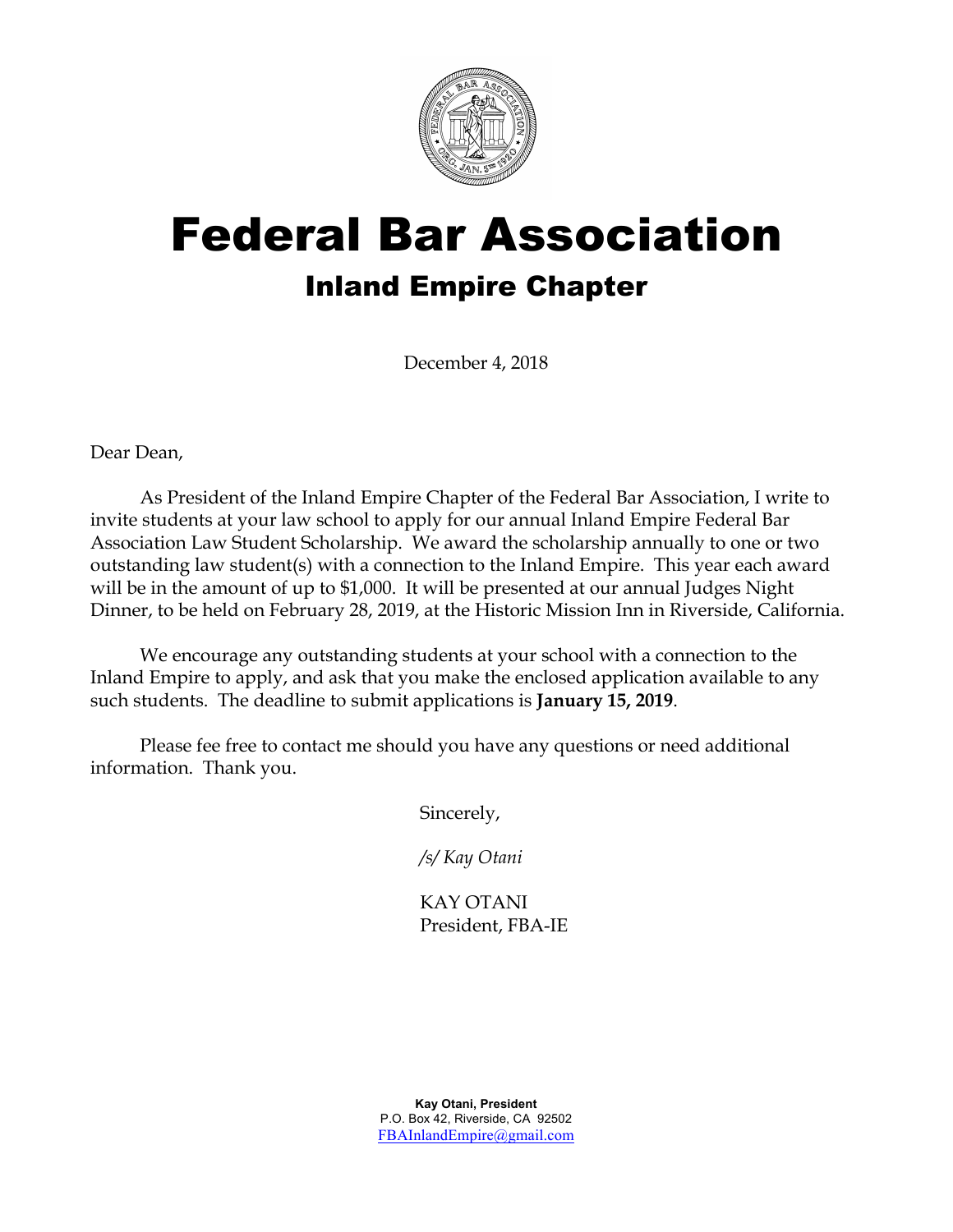## **FEDERAL BAR ASSOCIATION - INLAND EMPIRE CHAPTER PROCEDURES/QUALIFICATIONS FOR SCHOLARSHIP**

On an annual basis, the Inland Empire Chapter of the Federal Bar Association will award one or two academic scholarship(s) to law student(s) in their final year of law study who meets the criteria below. The value of the scholarship is up to one thousand dollars (\$1,000.00).

- 1. **NOMINATION**. To be considered for a scholarship, a law student must complete an application as provided by the Board. Each year, the Board of Directors will set a date by which nominations must be submitted.
- 2. **SELECTION**. After receiving nominations, the Board will choose one recipient for the scholarship. The Board will choose the scholarship recipient based on the following criteria:
	- a. **Connection to the Inland Empire**. Because a goal of the Chapter is to support excellence in practice of law in the Inland Empire, a student who receives a scholarship must have a significant connection to the Inland Empire. Examples of how this may be satisfied are:
		- (1) The student is a graduate of a high school, college or university in either Riverside or San Bernardino County.
		- (2) The student has concretely demonstrated the intent to practice law in Riverside and/or San Bernardino County after graduation.
		- (3) Any other evidence of a significant connection to the Inland Empire.
	- b. **Scholastic Excellence**. The student has demonstrated scholastic excellence by being in the top 15% of his or her academic class in law school at the time of nomination.
	- c. **Outstanding Personal Qualities**. The student has demonstrated outstanding personal qualities of high moral character, commitment to community service, exemplary work ethic and insightful intellectual curiosity. The student's extracurricular and community activities will be considered by the Board in determining whether the student satisfies these criteria.
- 3. The award may be publicized annually by communicating with the chapter membership, various bar associations, the local press, and law schools in the state of California.
- 4. Presentation of the award shall be made at the chapter's annual Judges Night Dinner, at which the student(s) receiving the award will be the chapter's honored guest, and will receive a certificate recognizing the award.